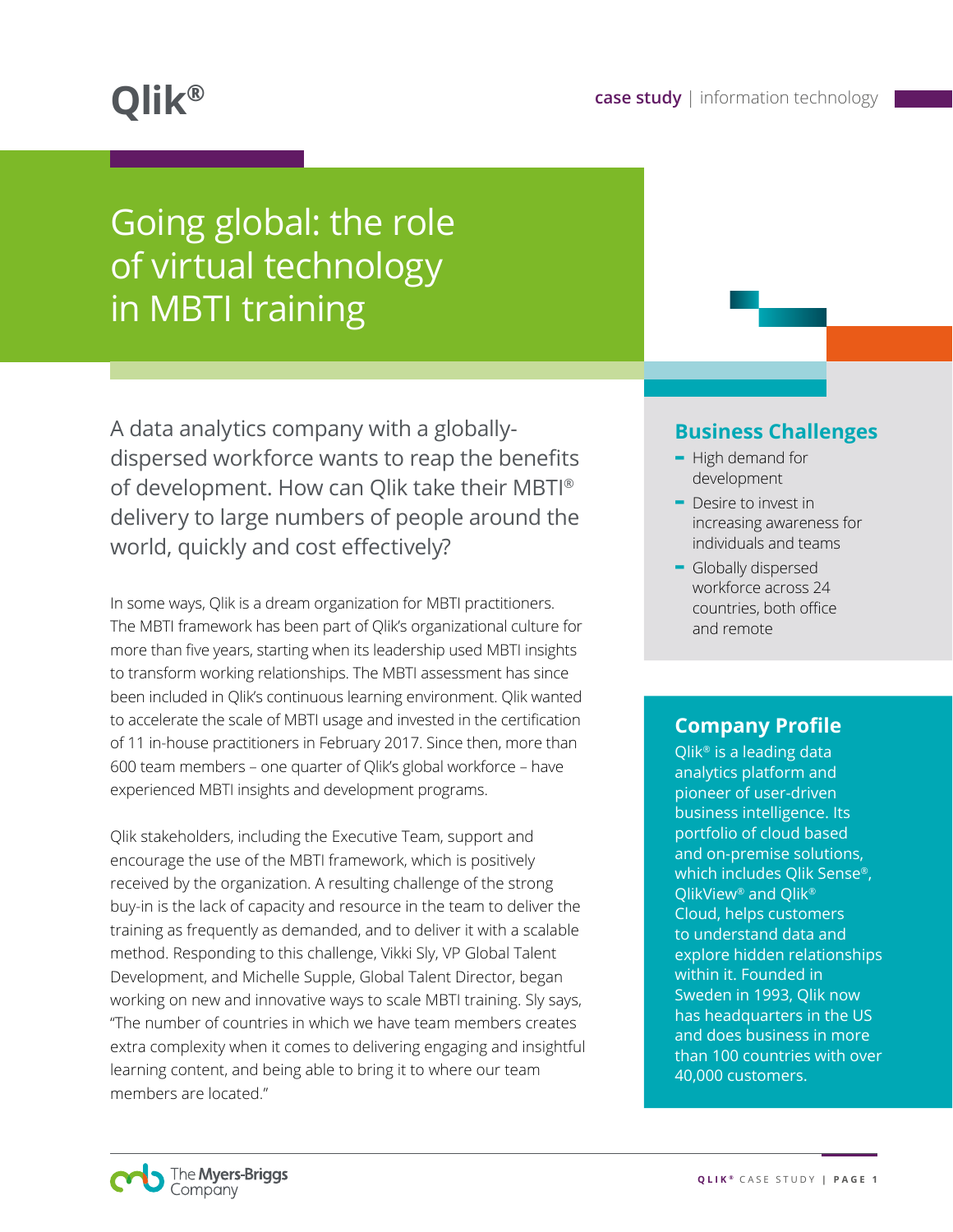For Qlik, and particularly for Talent Development as part of Qlik's Global Culture and Talent team, the vision is to 'Develop Everyone, Everywhere'. MBTI training and investment in learning is one of the ways Qlik wants to address this. It helps all Qlik team members deepen their awareness of themselves and others, and it activates their own learning.

Finding a delivery solution that is both scalable and effective is essential to Qlik's success in people development. How can we help?

## **Solution**

The Global Culture and Talent Team has 11 MBTI-certified practitioners, including Michelle and Vikki. They are all experienced in one-to-one coaching and they all deliver workshops, both faceto-face and virtually. We partnered with Qlik to create a customized two-day workshop focused on two key areas:

- **-** Advanced coaching techniques using type dynamics
- **-** Virtual teams: how to deliver training that works

#### **Advanced coaching techniques using type dynamics**

This program helps Qlik practitioners take their MBTI coaching skills to a more advanced level. Qlik wants to 'unlock the power of teams' by getting people to communicate better and make decisions together – in short, to collaborate effectively, even when working remotely. "Teams are what's important now – cross functional teams, not only intact teams," says Sly. "So, how do you get that to work? Because the power of the team is not the individual. Our motto with the MBTI solution is that a team is more than the sum of its parts, because if you can get a team to function at a higher level, it comes from the team functioning, not the individual. It's that interdependent state that you get to because you actually know how to cooperate with each other and work together."

# **The Qlik approach**

The starting point for Qlik's approach to learning is awareness. With knowledge of themselves and others, an individual can take actions and commit to their learning. This is key to developing a continuous learning environment at Qlik, and a range of tools are used. Qlik grounds its learning philosophy in the belief that:

- **-** 70% of learning occurs on the job
- **-** 20% from feedback
- **-** 10% from the classroom

The MBTI tool offers an experiential learning process which can be directly applied by an individual. It is a natural vehicle where 'fun' can be experienced as part of the learning process. MBTI training is key to support teams working together better, which is a critical ingredient in Qlik's business success.

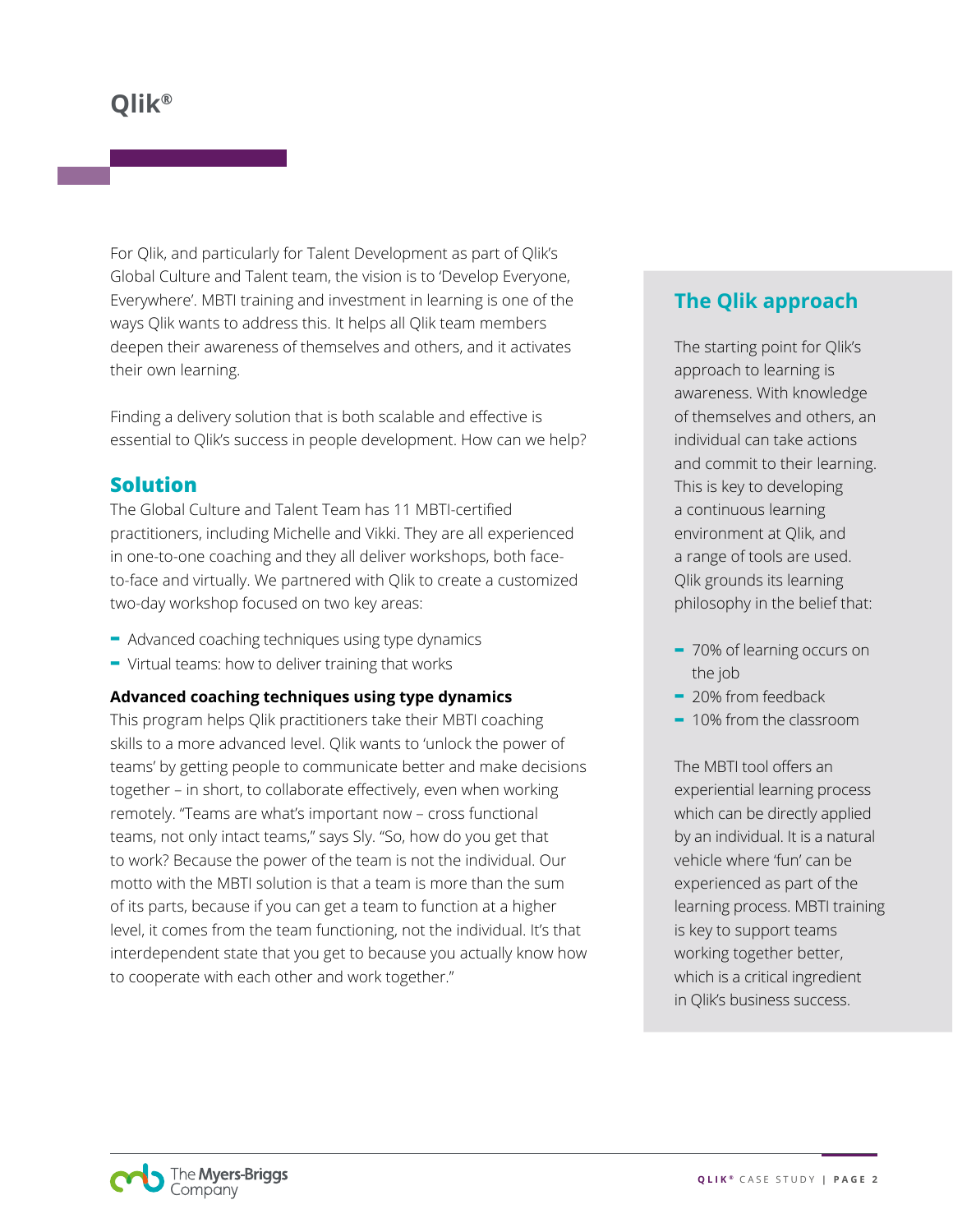Type dynamics gives experienced practitioners a deeper, more specialized understanding of interactions so they can more accurately pinpoint the precise issues for individuals and teams – and, importantly, assist with how to resolve them. Areas covered in this session include:

- **-** Typical challenges faced by different personality types
- **-** How learning and engagement is influenced by type
- **-** How MBTI preferences link to people's drivers and blockers
- **-** Stress for different types and personalized coping strategies

Bringing type dynamics into coaching makes the learning experience more personalized and relevant for the person receiving the training. It becomes their development. And for Qlik, which is globally dispersed with many remote workers, this really matters.

Qlik's Global Culture and Talent Team have a pro-learning ethos, which depends on the practical application of tools and learning points during and after training sessions. "We believe that to create a continuous learning environment, people need to own their own learning," says Michelle Supple. "That means we have to get insight tools out to them which help them to understand themselves better, and each other, to improve all levels of interaction."

Type dynamics gives practitioners and team members the tools for improving performance, both at team and individual level. The question for Qlik is, having gained this expertise, how do practitioners get it out there? How do they reach their people?

# **Solution**

- **-** MBTI type dynamics
- **-** Virtual technology in MBTI delivery

I think the two days of training have given us more materials to work with and given us more confidence to deliver to individuals and to groups virtually.

**Michelle Supple,**  Global Talent Director, Qlik

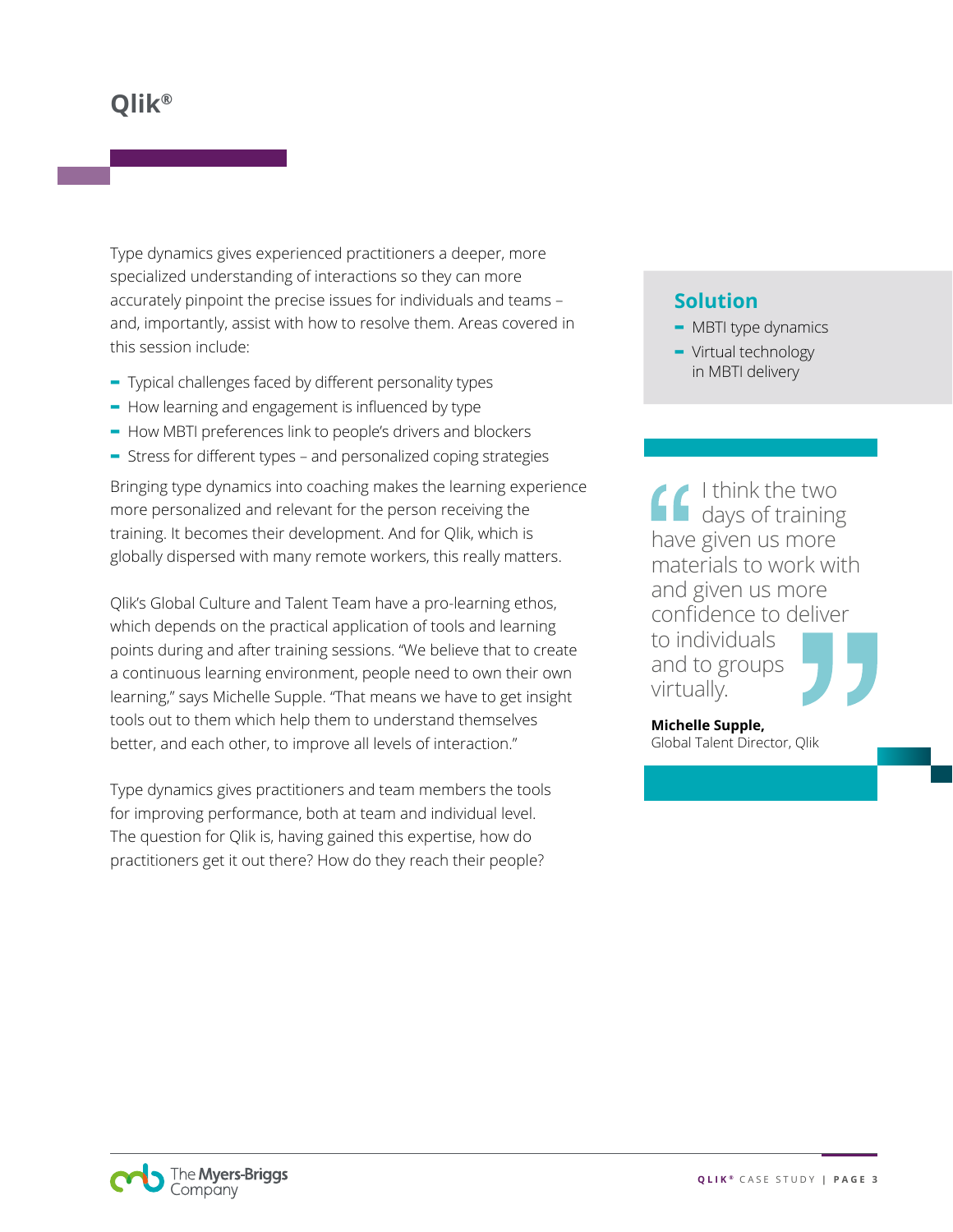#### **Virtual teams: how to deliver training that works**

Qlik needs to reach as many people as possible in the most costeffective way possible. This requires virtual technology, which was the focus of the second program. Qlik's practitioners are confident and experienced in face-to-face delivery, both in groups and one-toone settings. Some used virtual techniques for one-to-one sessions, but delivering sessions to teams virtually and using technology to reach remote workers was a new prospect.

Given that global development would focus very much on teams, it was a key area to develop. Supple says, "We've done very little virtual team workshop delivery, hence the requirement for this. The virtual delivery has mainly been one-to-one. I think probably 95% of my feedbacks have been virtual and one-to-one. It's not the same. We wanted to create something that was more engaging that brings MBTI to life in a more interactive and practical way."

"We realized we don't have enough material to be able to do that with confidence," adds Karin Rossi, Lead Organization and Development Consultant, "and this is the key – to take teams through it, not individuals, because we get more people more quickly if we do it that way."

Our facilitators took the Qlik Practitioner Team through the second part of the workshop, which focused on:

- **-** Thinking through and testing methods of virtual delivery in one-toones and groups
- **-** Applying design and delivery principles for effective virtual delivery
- **-** Effective communication and how to increase effective team working through MBTI insights
- **-** Providing practical materials/exercises to scale individual and group coaching sessions in a fun, engaging way

Qlik's practitioner team will be able to tailor the materials to address particular team requirements.

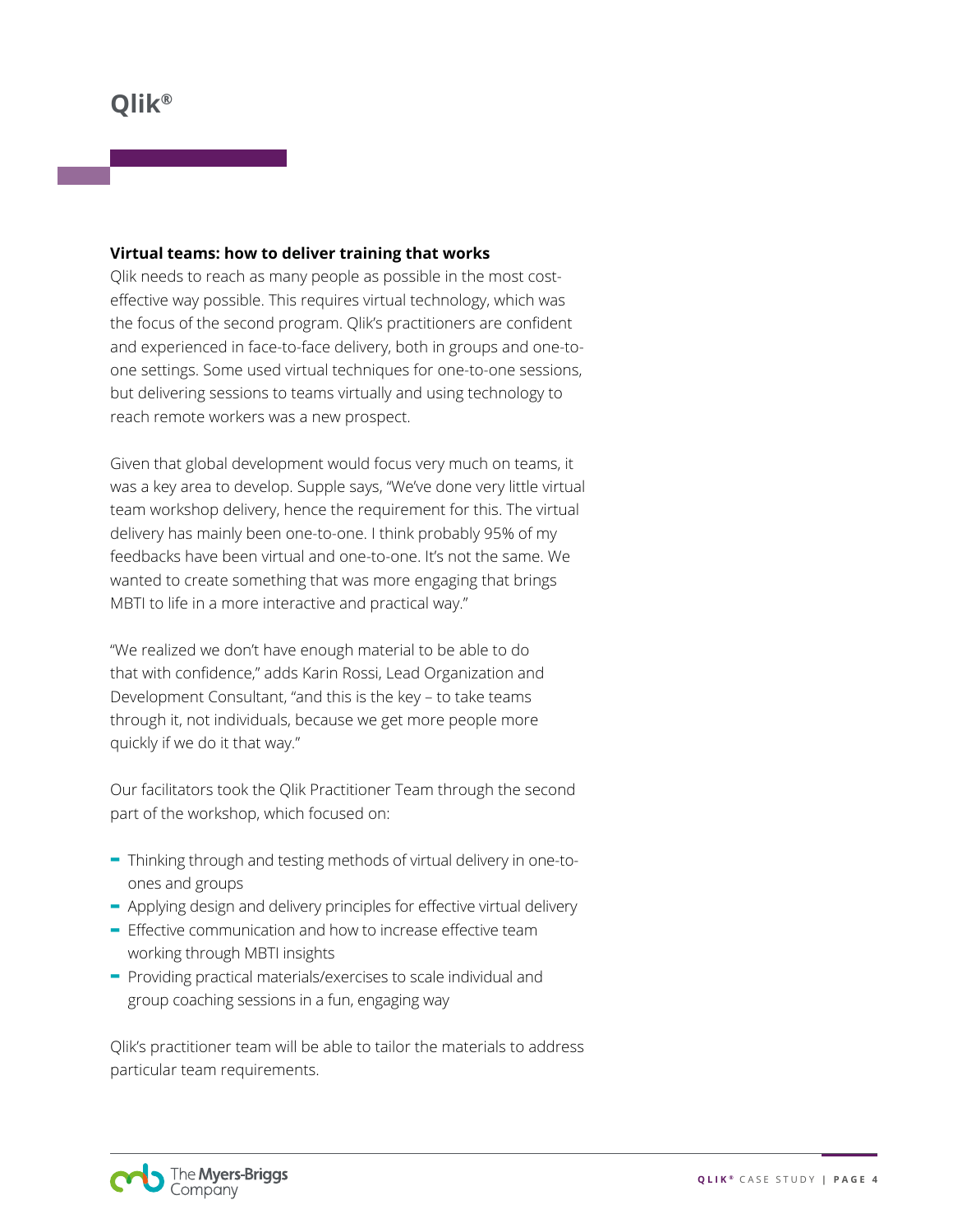#### **Results**

The workshop was tailored to meet a specific Qlik need, and the immediate feedback was positive. Dash Heaver, Program Manager, said it would, "...give greater depth to feedback sessions and allow for greater self-awareness and development of individuals and teams." When asked about the virtual component of the training, Rachael Fitzpatrick, Senior Director of Culture and Talent, said, "[It] will provide me with [the] confidence to deliver a quality outcome that will be enjoyed, even though I am not in the room."

Julia Allen, Senior Director, Global Education Services took her team through MBTI training and said, "Thank you for facilitating the MBTI session. Every member of the team has given positive feedback since the event and many would like to offer a similar session for their direct reports. I really enjoyed the exercises and overall approach. Any Qlik leader who does not embrace MBTI is missing out in my opinion, so I will do my best to spread the word!"

Given Qlik's need for virtual delivery options, Michelle Supple was clear about the difference the training would make. "When you're delivering virtually, you've got your slide deck on the screen, your development workbook over here, your cue cards over there, and you have to make it engage through a video screen. It is hard. So, I think the two days of training have given us more materials to work with and given us more confidence to deliver to individuals and to groups virtually, in a much more practical, interactive and engaging way."

# **Results**

- **-** Scalable MBTI solution means Qlik can develop people globally
- **-** Increased confidence leads to better virtual delivery
- **-** Type dynamics improves quality of coaching and encourages independent learning

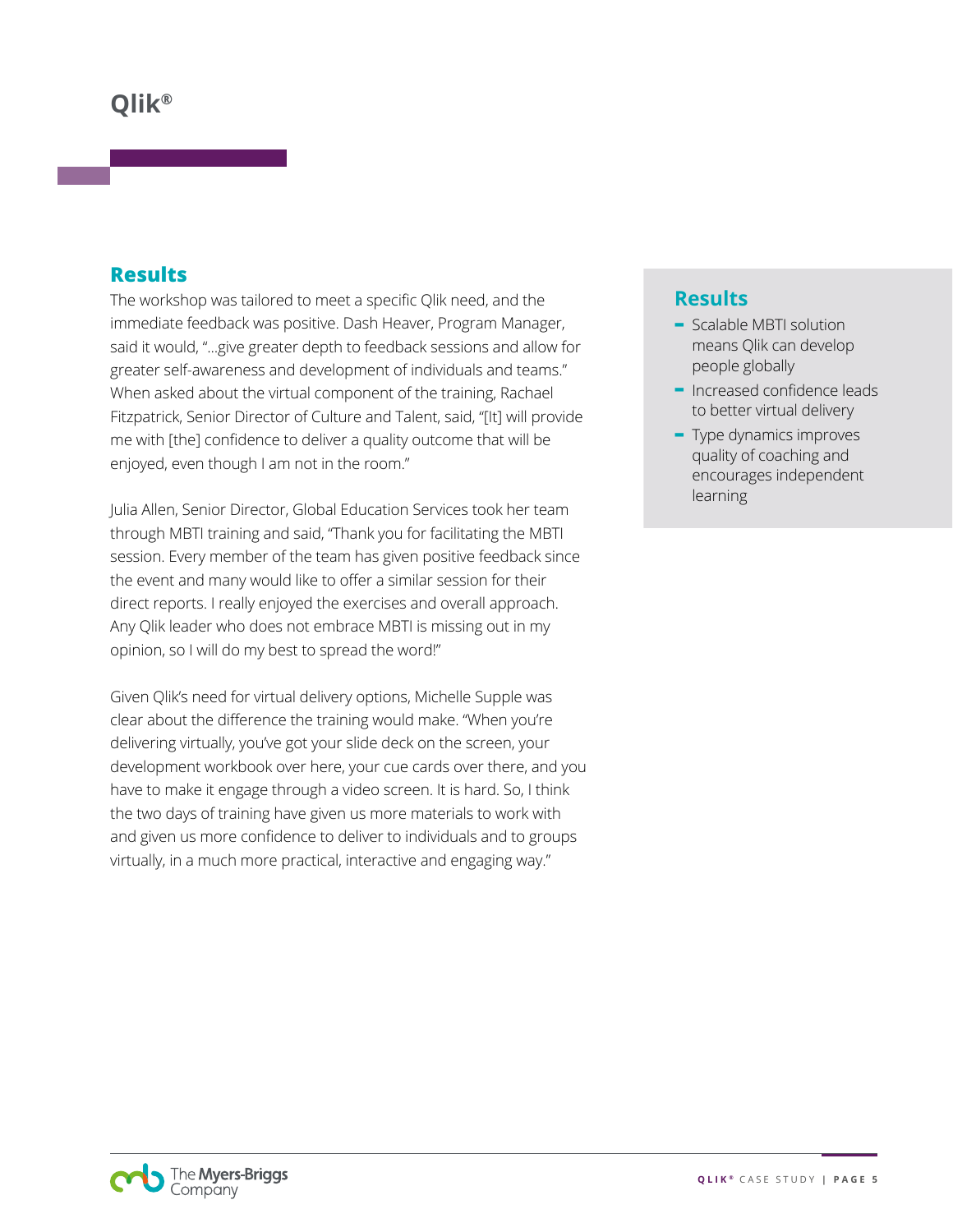#### **The Qlik future**

By undergoing this training, the MBTI practitioners within Qlik have the means to make their training scalable, which gives them the confidence to get behind other bold Qlik initiatives. Supple explains, "One thing about having a more scalable solution is that we've introduced a brand new in-house leadership program, which targets those people newly promoted to leadership. We're running the pilot with 20 leaders but we're putting another 80 leaders through it this year. We will put everyone through MBTI. These are global crossfunctional working teams they will all experience MBTI in a virtual manner as they are dotted across Asia, Europe, the middle East and Africa, and the States. We will take a lot of the learning from the twoday session to build workshops that actually cater for that."

Michelle Supple, Vikki Sly and the team are big believers in the value of the MBTI framework and what it can bring to Qlik. This belief explains why they were driven to find a solution to their business challenge. "I'll be talking with our executive team about why it is really important that we invest in this, and what it will help us to do," notes Sly. "As a business, it should help us to understand our differences better so that we get to a functioning place where we value diversity – so that diversity becomes an asset instead of something we work around."